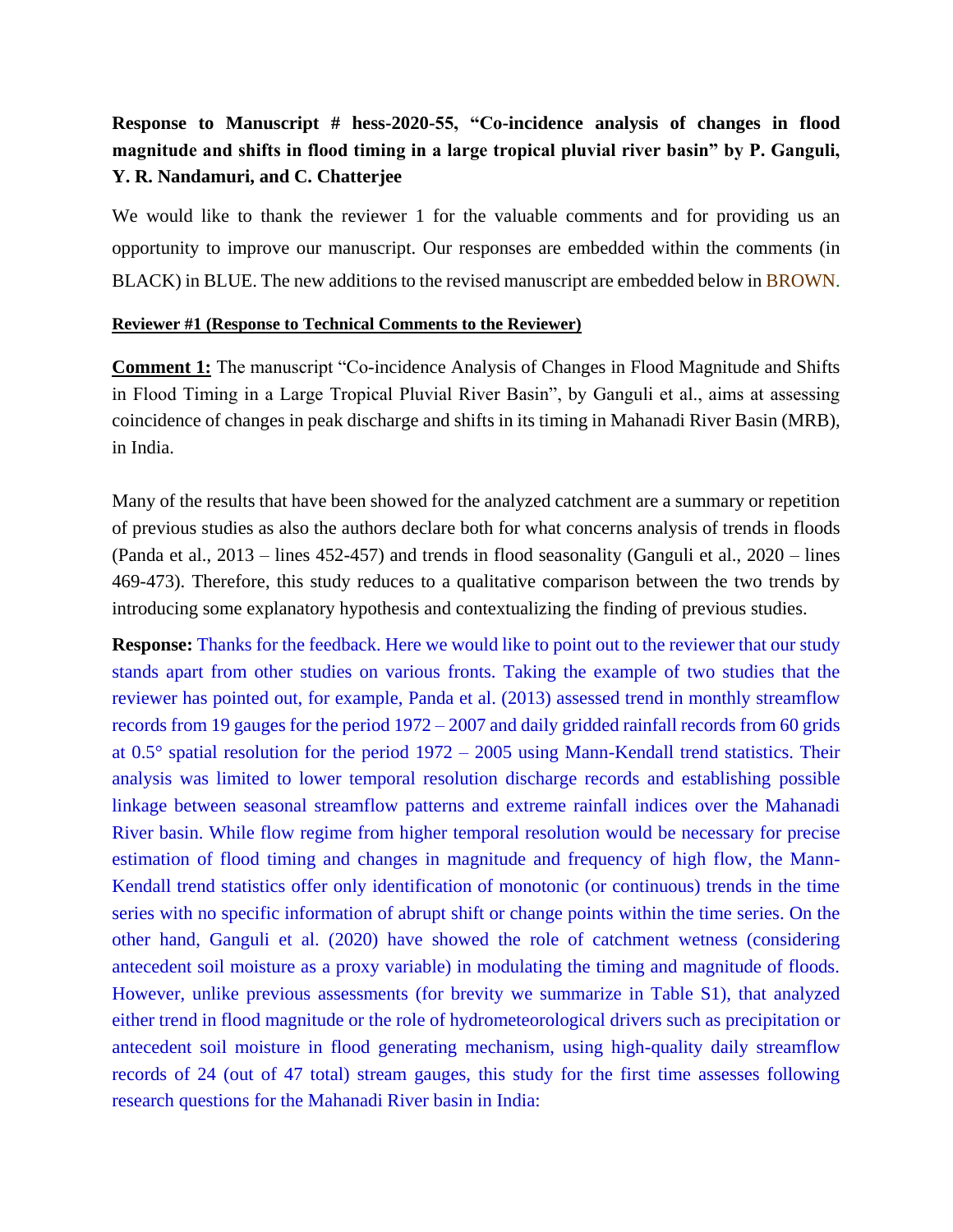1. While other studies have explored the possibility of 'local' monotonic trends in flood record at individual river gauge locations, is the nature of trend significant at a regional level considering a collection of all sites? Second, is there any abrupt change in the flood time series and could the detected change point be linked to any major anthropogenic activity prelevant over the basin?

2. Is there any possible linkage between the trend in flood severity and catchment properties or processes, which were ignored in most of the previous assessment for a vast river network of Mahanadi?

3. Is there any evidence for the concurrence of trend (up/downward) in flood severity and shift (early/delayed occurrence) in flood timing that may help in identifying the "flood-rich and flood poor" (Merz et al., 2018) region over the basin?

**Comment 2:** The language is fluent and precise. Scientific content and methods as well as overall presentation of the results are very good but the main problem, according to my opinion, is the poor degree of novelty of the tools, data and findings. Moreover, I strongly believe that the novel content is insufficient for the relevance of the journal.

**Response:** We appreciate this comment from the reviewer. However, we do not agree with the reviewer regarding novelty aspects, quality of the data used and the scientific rigor of the study as pointed out. As discussed in the earlier response in comment 1, and also as shown in Table S1 (the last row, where we highlighted the novelty aspects of our study), we re-iterate our study is the first kind over Mahanadi River basin that investigated comprehensively the nature of floods and its shifting behavior over time using ranges of statistical tools, which were not implemented before over the study area in particular. Further, unlike earlier assessments that have used either 30 – 40 years records with lower temporal resolution flow data (for example, Panda et al., 2013 have used monthly time series of discharge) or a limited number of gauging sites (Jena et al., 2014; Mondal and Mujumdar, 2012; Panda et al., 2013), we have used the best quality up to date high-frequency daily streamflow observations of 47 years (1970 – 2016), with minimal gaps in the records from 24 gauges spatially distributed over the basins.

Our study suggests most of the sites show the earlier or delayed flood timing, which is coincided by an increased or decreased trend in flood magnitude over one-third of the gauges throughout. In summary, we find a larger number of gauges over Mahanadi basins showed a delayed shift in flood timing using both monsoonal maxima and peak-over Threshold (POT) flood series. This delayed shift in flood timing has direct implications in the operation of Hirakud dam, the longest earthen dam in India. The obtained results would provide valuable insights to inform the shifting nature of floods as a consequence of climate change and developing regional flood resilience strategies in densely populated areas of Mahanadi River basin.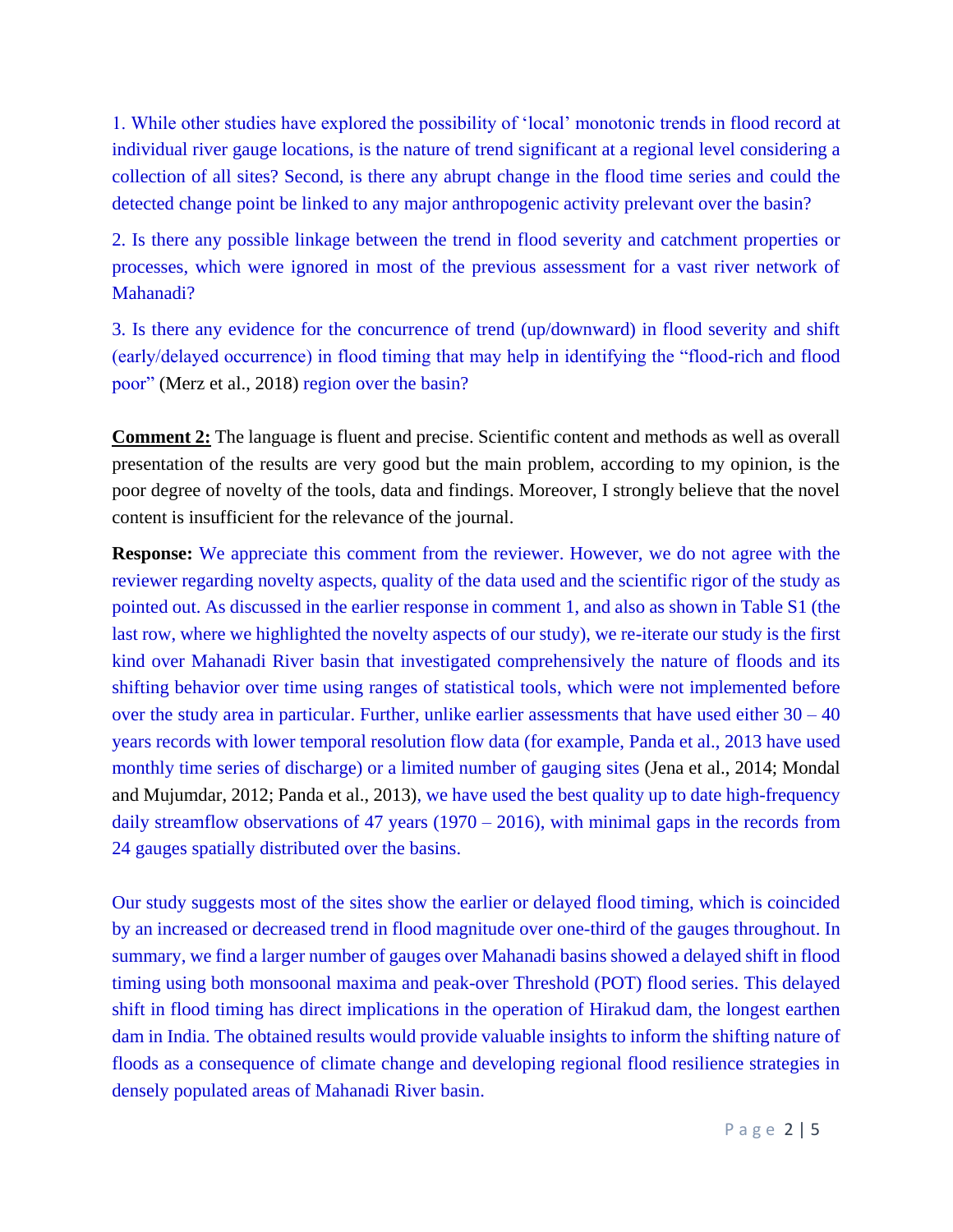**Comment 3:** The results are presented with significant details and systematic approach. The authors made a great effort for motivating the few innovative results and study, for this reason the reading is very interesting but the paper resemblances a review paper in many paragraphs and still appears bare for what concerns new contents.

**Response:** Here we sense a slight contradiction in the reviewer's comment; wherein the first part of the comment the reviewer has appreciated our work, on the other hand, s/he finds a resemblance with a review paper. Here we point out that, we have presented sufficient evidence regarding novelty aspects in the study as reflected in research questions posed, application of improved analyses methods and updated database for the study region. However, the reviewer has not clearly pointed out which part of the manuscript appears bare or which section s/he intends to be revised/deleted.

**Comment 4:** Therefore, I invite authors to continue their fascinating research on the topic and to include in a future comprehensive version of the paper a supportive analysis for the new findings that can motivate the interest of the readers. For instance, I am referring to the role of catchment processes or trends in precipitation extremes for motivating the observed coincidence of trends in peak discharge and persistence in its timing.

**Response:** We appreciate this comment from the reviewer. However, we point to the reviewer that catchment processes, such as watershed-response time or the delay between rainfall occurrences to flood events in small to medium sized catchments (as is the case for most of the catchments here) is dictated by number of factors, such as, area of watershed, flow length, topographic slope and flow resistance which is modulated by soil types (Berne et al., 2004; Gaál et al., 2012; Holtan and Overton, 1963; Kennedy and Watt, 1969). The review of the literature (Berne et al., 2004; Holtan and Overton, 1963; Kennedy and Watt, 1969) suggests, among many factors, the basin lag time can be primarily related to catchment area through a simple power law relationship; the larger (smaller) the catchment size, longer (faster) the time elapsed to propagate rain-induced runoff at downstream as a flood hydrograph. Here, we have already included, the analyses of scaledependence to runoff sensitiveness, *i.e.*, dependence between peak discharge and catchment area in Fig. 3. Hence, our analysis has already taken care of catchment processes to runoff sensitiveness.

We further point to the reviewer that owing to the rain fed nature of the basin, a number of studies have already investigated the linkage between rainfall magnitude and extreme floods using both station-based (Panda et al., 2013; Rao, 1993, 1995) and gridded (Jena et al., 2014) rainfall records. Further, a few studies (Ghosh et al., 2010; Mondal and Mujumdar, 2012; Mujumdar and Ghosh, 2008; Raje and Mujumdar, 2009) have also investigated climate change signal over MRB using gridded precipitation records from general circulation models. Further, Ganguli et al. (2020) have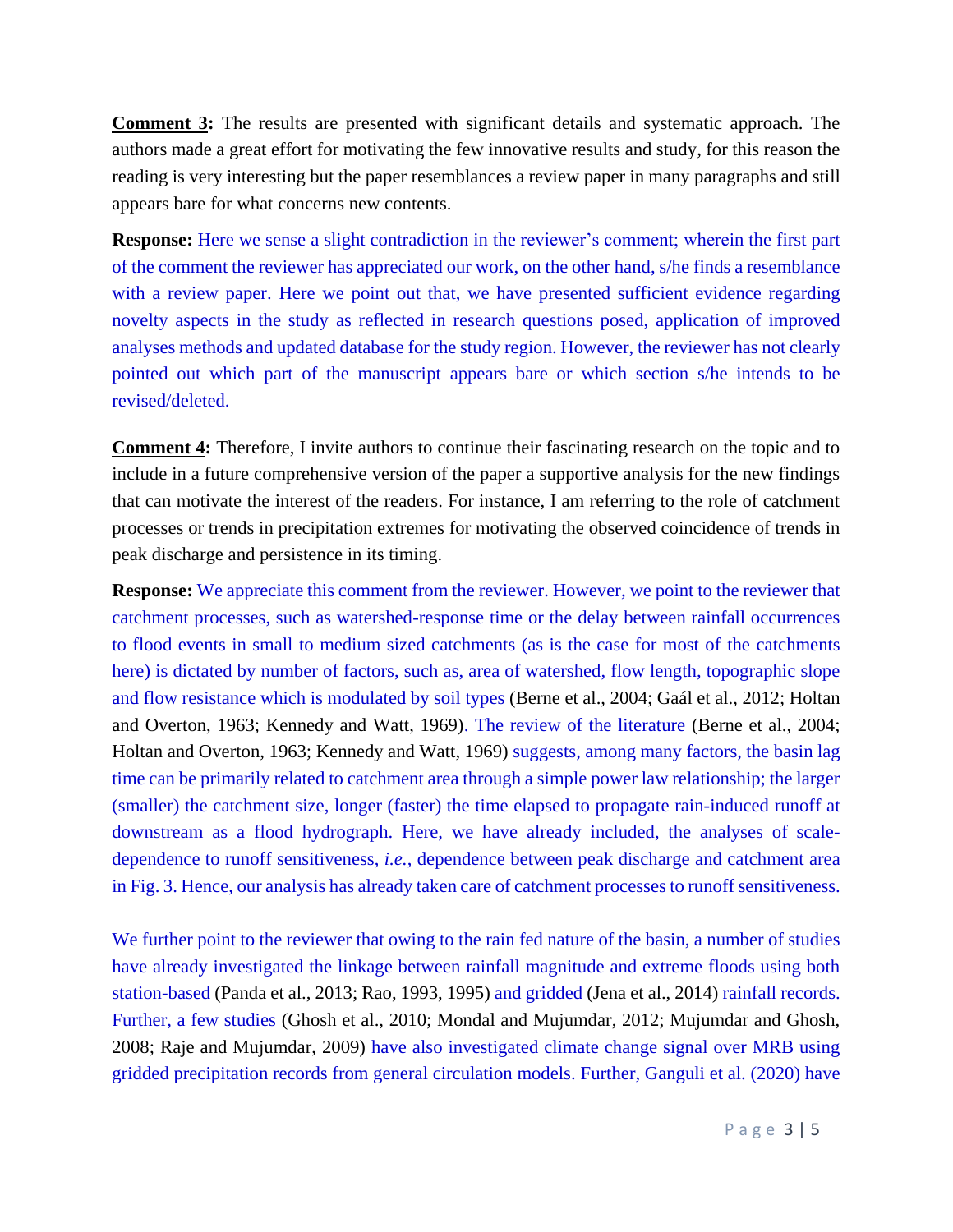already shown the role of catchment wetness (considering antecedent soil moisture as a proxy variable) in modulating the timing and magnitude of floods.

The focus of present paper was not to reiterate the same findings but rather to investigate the possible linkage between the trend in flood severity and catchment properties or processes and identification of "flood-rich and flood poor" regions across the Mahanadi basin. Accordingly, we have removed the future research statements as explained in lines #480 – 485 of the older version of the manuscript, which is already addressed in Ganguli et al. (2020) for Mahanadi River basin.

## **Comment 5:** Specific comments

I suggest changing the 3-D plot in Figure 3 in a 2-D plot to improve its readability: may be different colors and markers just help to quantify the statistics.

**Response:** Agreed and revised.

**Comment 6:** Line 216: typesetting error.

**Response:** Agreed and revised.

## **References**

- Berne, A., Delrieu, G., Creutin, J.-D. and Obled, C.: Temporal and spatial resolution of rainfall measurements required for urban hydrology, Journal of Hydrology, 299(3), 166–179, doi:10.1016/j.jhydrol.2004.08.002, 2004.
- Gaál, L., Szolgay, J., Kohnová, S., Parajka, J., Merz, R., Viglione, A. and Blöschl, G.: Flood timescales: Understanding the interplay of climate and catchment processes through comparative hydrology, Water Resources Research, 48(4), doi:10.1029/2011WR011509, 2012.
- Ghosh, S., Raje, D. and Mujumdar, P. P.: Mahanadi streamflow: climate change impact assessment and adaptive strategies, Curr. Sci, 98(8), 1084–1091, 2010.
- Holtan, H. N. and Overton, D. E.: Analyses and application of simple hydrographs, Journal of Hydrology, 1(3), 250–264, 1963.
- Jena, P. P., Chatterjee, C., Pradhan, G. and Mishra, A.: Are recent frequent high floods in Mahanadi basin in eastern India due to increase in extreme rainfalls?, Journal of hydrology, 517, 847–862, 2014.
- Kennedy, R. J. and Watt, W. E.: The relationship between lag time and the physical characteristics of drainage basins in Southern Ontario, 1969.
- Merz, B., Dung, N. V., Apel, H., Gerlitz, L., Schröter, K., Steirou, E. and Vorogushyn, S.: Spatial coherence of flood-rich and flood-poor periods across Germany, Journal of Hydrology, 559, 813–826, 2018.
- Mondal, A. and Mujumdar, P.: On the basin-scale detection and attribution of human-induced climate change in monsoon precipitation and streamflow, Water Resources Research, 48(10), 2012.
- Mujumdar, P. and Ghosh, S.: Modeling GCM and scenario uncertainty using a possibilistic approach: Application to the Mahanadi River, India, Water Resources Research, 44(6), 2008.
- Panda, D. K., Kumar, A., Ghosh, S. and Mohanty, R.: Streamflow trends in the Mahanadi River basin (India): Linkages to tropical climate variability, Journal of Hydrology, 495, 135–149, 2013.